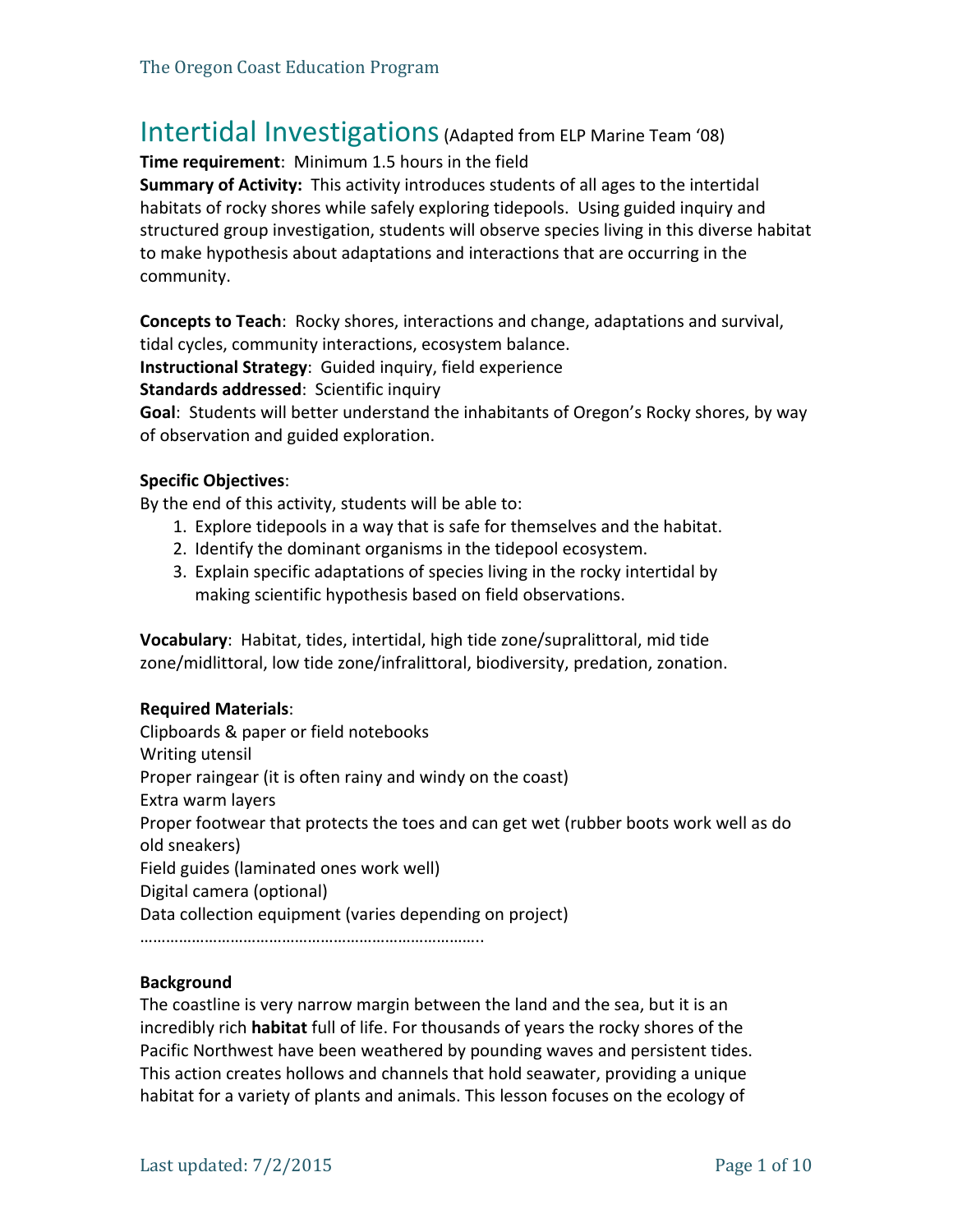tide pools and factors that affect what organisms live there and where they live within the rocky intertidal.

Over time, the shore has seen changes with the gradual accumulation of sand and the slow degradation of huge boulders. The appearance of the coast changes even with the seasons. Summer brings calmer, smaller waves and more sand, while winter brings high waves that leave the coast respectively slightly barren. The churning of sand and rocks, and the explosion of large air bubbles creates the deep cracks, crevices, and holes that make the intricate rocky shore tidepool habitat.

The tidal patterns in the oceans are caused by the combination of the gravitational pulls from the sun and the moon. Tides are rhythmic and predictable changes in the height of the ocean relative to the land. Depending on where the sun and moon are during the month the height of the tides changes causing extreme spring tides every two weeks that alternate with more moderate neap tides. Within a 24-hour period, Oregon's coastline experiences diurnal tides, which means there are two high tides and two low tides in each 24 hour period. The periodic flooding and retreating of water creates tidal zones defined by the amount of water available to different parts of the *intertidal* habitat.

 $\rightarrow$ There are 5 specific tidal zones found on a rocky shore:

- Spray zone with little water
- High tide zone with water coverage 25% of the time
- Mid tide zone with water coverage 50% of the time
- Low tide zone with water coverage 75% of the time
- Sub tide zone with water coverage 100% of the time

Sometimes these zones are difficult to distinguish from one another as crossovers of species and narrow zoning can blur the lines. In this case it may be easier to look at the intertidal in 3 main zones that have representative plant and animal species. 

 $\rightarrow$ These can be defined into 3 more general tidal zones/bands:

- Spray/high tide zone (supralittoral) where barnacles and limpets are highly prevalent.
- Mid tide zone (midlittoral) is home to many seaweeds, mussels, and hardy sea stars.
- Low tide zone (infralittoral) is inhabited by top predators like sea stars and fish.

Many different biological and physical factors influence the **biodiversity** of the intertidal. The main physical factors are wave energy and water loss. One main biological factor is predation. Other factors include salinity, competition, and recruitment. Each species exhibits different characteristics that make it fit for the harsh environment and protect it from predators. The sea urchin, for example,

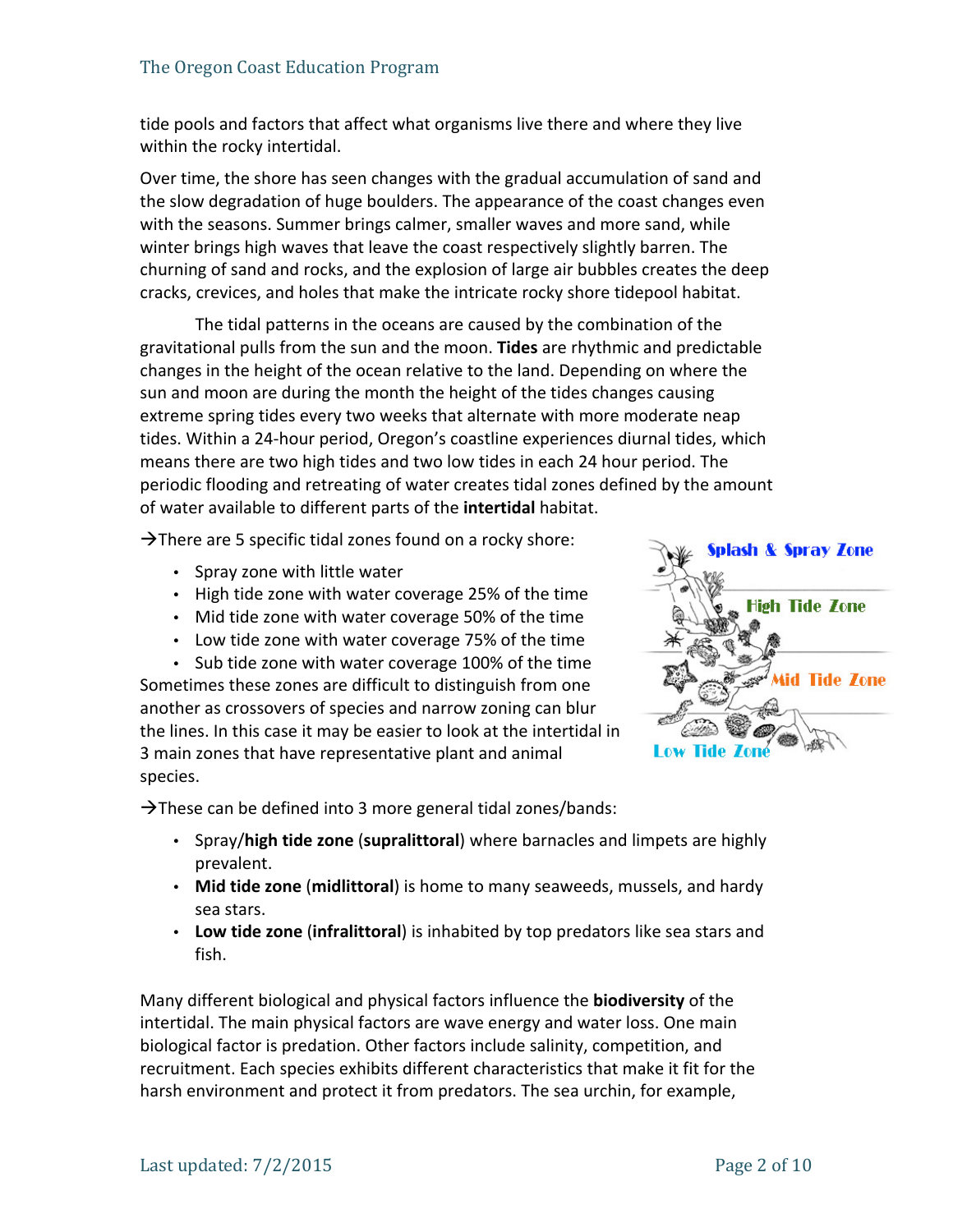slowly scrapes a hole into the rock, which helps it escape the impact of the waves and predators. Sea stars and sea cucumbers have thousands of tiny tube feet that enable them to hold on tight to the rock. Barnacles are permanently attached with concrete it secretes by its glands when it first settles on the rock. Mussels hang on with some ability of movement with byssal threads. To avoid **predation** and to help catch food, the sea anemone's tentacles are loaded with harpoon-like stinging cells. Plants are also adapted. Algae have flexible stalks, can completely dry out and others like rockweed hold moisture throughout its leaves and stalk even when the tide is low.

In addition to biological adaptations, wave action, air exposure, and weather affect what organisms can survive in the harsh environment. Individual organisms have specific adaptations to dealing with these extreme conditions, but it is also important to look at how organisms have adapted to living and competing with each other in the intertidal. The rocky intertidal houses a large surface area of rocks, crevices, hollows and loose cobbles for plants and animals to survive in. With a diversity of habitats in the area there is a high diversity of species all interacting and competing for space to live. Intertidal inhabitants tend to organize themselves by the amount of time they can be out of the water and where competition will be the most minimal. This organization creates **zonation** within the intertidal habitat. Bands or organisms can be seen according to physical and biological factors that organize them. 

#### **Prerequisites**

None. 

#### **Preparation**

- Ideally students will visit a site that is nearby or within their local watershed. Preparation for this type of a field experience could last a variable amount of time depending on where the class will visit. Look at the "Field Trip Resources" Guide" for more information on choosing a site.
- Students should be oriented to the field site prior to arrival. By showing students where the site is relative to their watershed they will have an idea how both ecosystems are connected. This allows for a richer experience in this diverse ecosystem by way of making comparisons and integrating additional field exercises.
- Read through the questions in the main activity of this lesson. They are designed to be a guide for the facilitator in the tidepools. They are organized in terms of high to low intertidal, but not all rocky shore systems are easy to explore in this format.
- The week prior to visiting a rocky intertidal site, students should be reminded to bring proper field attire. Tidepools are generally wet, slippery and they should be prepared for unfavorable weather as well as wet shoes. Suggest to students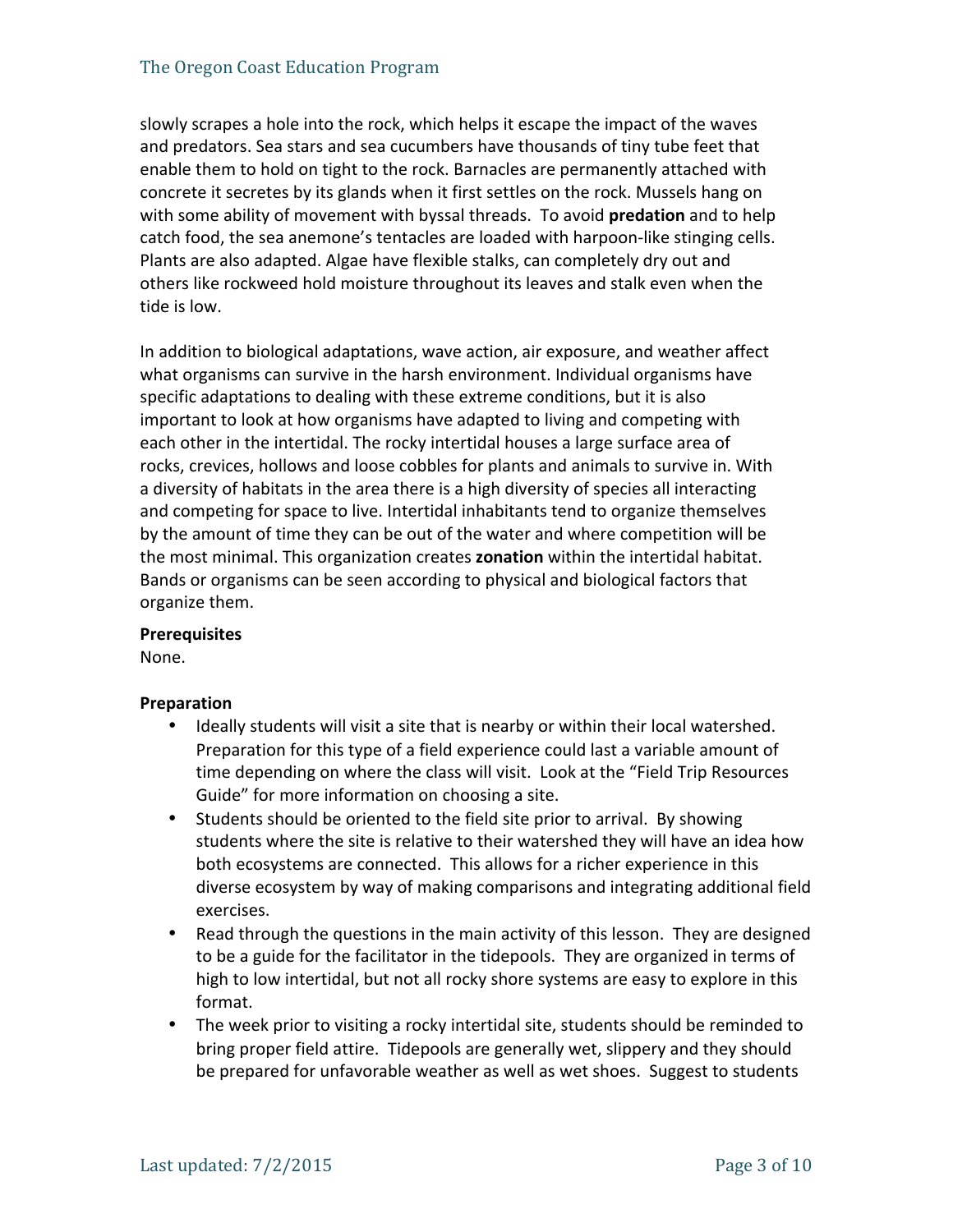that they bring extra shoes and socks or waterproof boots as well as extra layers for unexpected weather.

• Choose a classroom activity that will help familiarize students with this new habitat. Preparation can include reading stories, having students do research, exploring field guides, creating field guides, or doing a separate activity like "The Rocky Shores Survivors" (see extension activities).

#### ………………………………………………………………

## **Lesson Procedure/Activity Description**

Introductions and Safety Rules

#### **Step 1: Safety introduction (5 minutes)**

- **1.** Before entering the tidepools, gather the group to talk about safety issues. It is a good idea to do this is at the top of a trailhead usually in front of a Rules and Regulations sign away from the beach and water to minimize distraction.
- **2.** Review safety rules and tidepool etiquette slowly and thoroughly
	- **a.** Watch where you step. If it's green, it's slippery. If it's brown, it's slippery. If it's grey or black, it's slippery.
	- **b.** Gently giants! It's okay to touch, but only use one or two fingers.
	- **c.** If you pry, it will die! It's okay to pick things up, but if you have to pull to get it off a rock, it will die. So if it's stuck, leave it there and use your eyes and fingers to learn.
	- **d.** Stay low and slow. The rocks are slippery. Take your time when climbing on the rocks and use your hands.
	- **e.** Please, turn over rocks, there's lots of cool stuff underneath, but remember to **turn it back over**. Things that live on the top can survive on the bottom and vice versa. We'll use the two hand rule: "If both of your hands do not entirely cover the rock it is too big to turn over"
	- **f.** If you take something out of a tidepool, make sure you return it to where you found it: how would you feel if someone plucked you off the couch in your living room and put you in some strangers home a mile away? Or worse, didn't return you at all, which leads to...
	- **g.** Don't take anything home. Leave things there so the next people can enjoy them just like you did!

#### **Step 2. Introduction to the tide pool habitat (10 minutes)**

1. After walking to the edge of the intertidal area (a sandy beach or high intertidal area works well), gather the group so that everyone can see you without the sun in their eyes and so everyone can hear you over the wind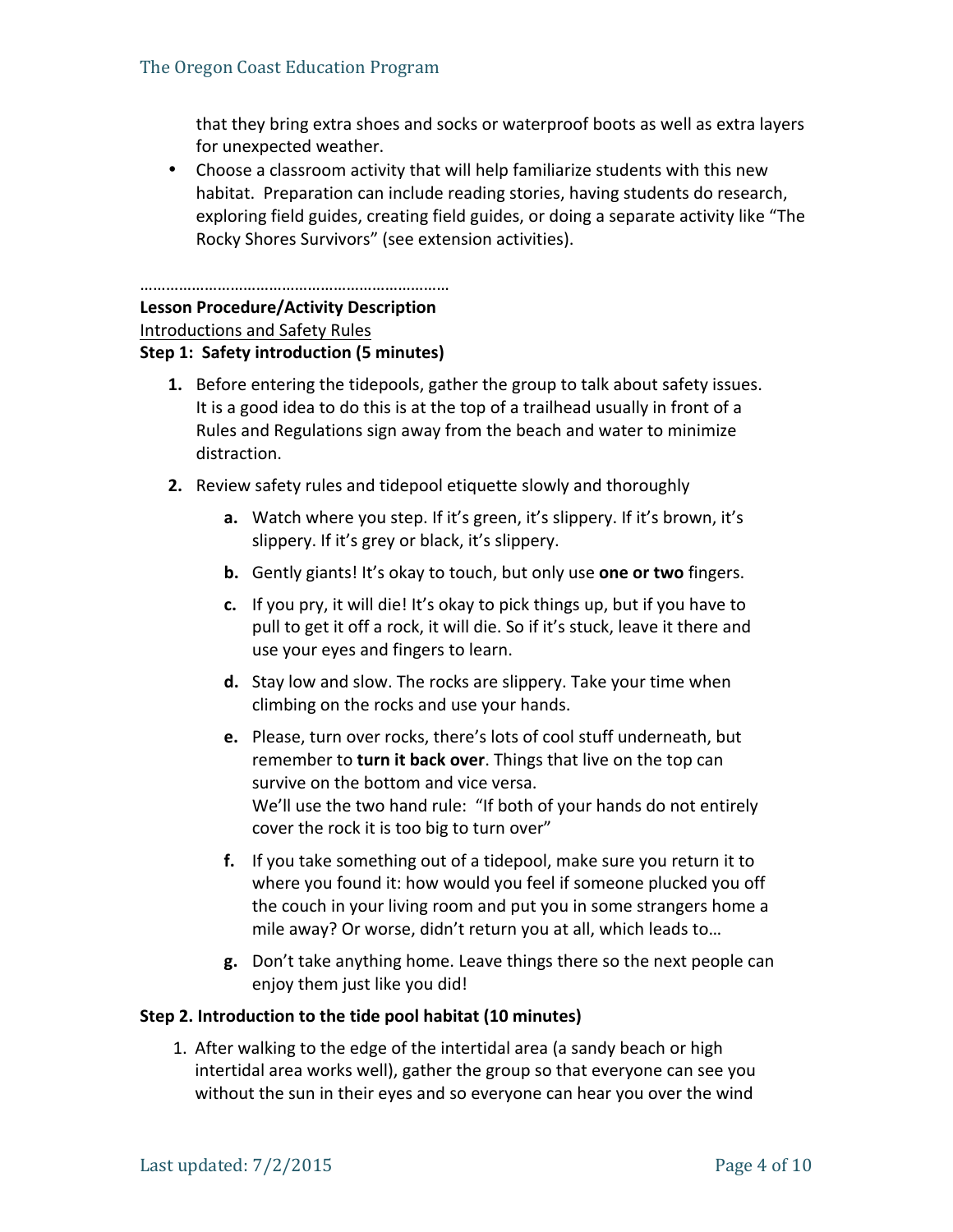and waves.

2. Ask students to look around from where they are standing. Ask them to describe what they see:

**Q: what types of habitats do they see? Q:** Is the tidepool area relatively big or small compared to the sandy **beaches or sand dunes along the coast? Q:** Is the water at high tide or low tide?

3. Ask students to close their eyes to listen to the environment for a minute or so. Continue to have the students listening while telling a story of the tides and waves describing the impact they have and the cyclical nature of the phenomenon. 

"Close your eyes and pretend your sitting on your living room couch enjoying a bag of popcorn and your favorite movie, when water starts leaking through under your front door. You tell your mom, and she tries to stop the water with towels, but it just keeps coming in. It's starting to cover the entire floor of your house, so you put your feet up on the couch. But it doesn't stop there! As the water begins soaking through the cushions on the couch, you stand up on the couch, trying to get away from all the water. Meanwhile your mom is standing in the doorway screaming in shock. It rises and rises until your holding onto the ceiling with your nose up in the last bit of air, gasping for each breath. The worst has happened! Your face is completely covered in water, and just as you think you're a goner, the water level begins to subside, out and out in goes, until finally your living room is just a soggy mess."

Now have students open their eyes

**Q:** Can you imagine how stressful that would be?

-**Now imagine that happening two times a day for your entire life!!** That's pretty much what happens to the animals in the tidepools that you are about to see.

- 4. Describe to students just how small of an area this type of habitat encompasses. It is one of the most intense small habitats they can visit because of the high diversity of animals and plants living in the small space. At low tide it is important to remember that these animals are "sleeping"; they are hunkered down and trying to survive the exposed conditions. This is why it is especially important that students are "gentle giants" in the tide pools.
- 5. Have them repeat rules for proper etiquette in tidepools.

#### Main Activity - Guided Inquiry (about 30 minutes)

1. Remind students that they will be working together to explore and investigate the three main tidal zones and plants and animals living within them.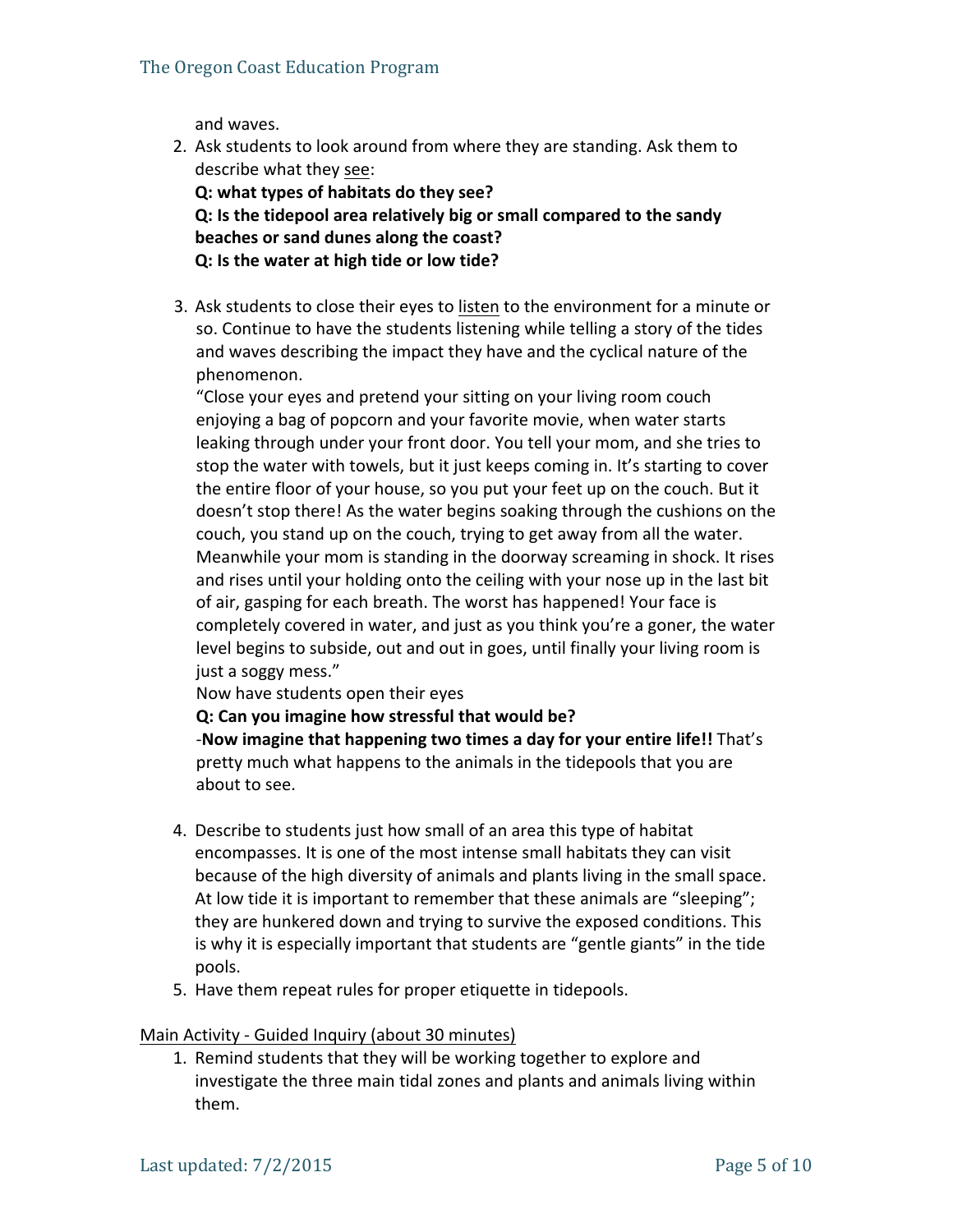- 2. Students should be encouraged to take notes and make observations while participating in the tidepool inquiry. Hand out clipboards and handouts (if applicable) so they can make observations to take back to the classroom. You can hand out respective laminated field guides to help students identify tidepool inhabitants as well. Remind students not to turn their materials into tidepool pollution.
- 3. Remind students of safety rules and etiquette to keep their eye on the ocean and watch for rising water levels and sneaker waves.
- 4. For the first 20 to 30 minutes student will be exploring the intertidal with the instructor and chaperones who are facilitating the guided inquiry. Leave time for free exploration. Give students a designated signal, like a whistle, to listen for when it is time to head back to the beach. Give boundaries so that students can always see you and you can see them. Remind students not to climb up on rocks or cliffs.

 $\rightarrow$  Begin by examining the splash/high tide zone. Ask students what they see living there.

### **Q: What types of animals do you see?**

A: Responses could include acorn or gooseneck barnacles, limpets, periwinkles, black turban snails. Depending on the area ochre sea stars and California mussels could also be present.

 $\rightarrow$ Refer to the resources section for more information and stories on specific animals and plants in the different tidal zones.

#### **Q: What plants do you see? Describe them.**

A: Many plants inhabit the upper zones of the tidepools because there is much less competition for space. You may see lots of sea lettuce that is thin, bright green (and very slippery). It can survive in the high tide zones because it able to dry out and re-hydrate when the tide comes back in. Also common in the upper zones of the intertidal is rockweed. It is small brown algae with little balloon floats on the ends.

-Describe to students the relative amount of water the inhabitants in this zone are exposed to in a 24-hour period.

**Q:** What challenges could this present to the animals and plants here? Answers could include difficulty staying wet, not getting too hot from the sun, predation from birds (black oyster catcher or gulls) or other land animals. It is important to understand that these animals are some of the few that can survive the extreme conditions but that they may not be able to survive the predation or competition for space at a lower zone.

**Q: What would maybe happen if these same creatures lived in the low or**  subtidal areas? Can they? What types of challenges would they be **presented with?**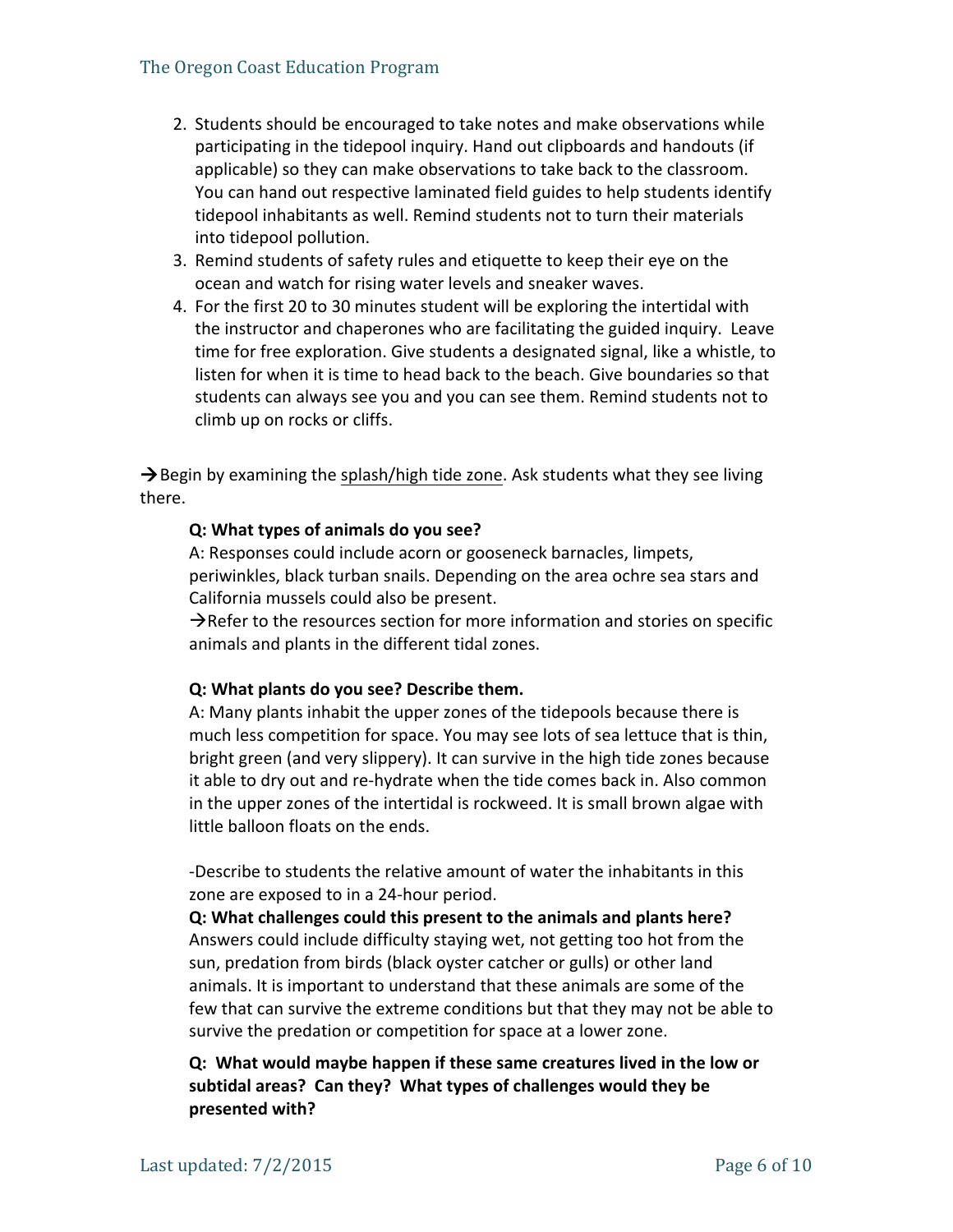A: Remember that most of the intertidal plants and animals can live under water 100% of the time. The zones are created mostly based on competition and predation from other inhabitants. Some plants, like sea lettuce, however could not live very low in the subtidal as they need adequate sunlight. 

## **Q:** How might you find this out?

A: This is a great opportunity to have students come up with ideas for inquiry projects. Have them record their ideas and observations for later use or the instructor or chaperone may choose to record them.

 $\rightarrow$ Next move to a mid-tidal zone occupied by many seaweeds and animals. -Have students describe what they see.

#### **Q:** What is different between this zone and the high tide zone?

A: This area has much more water available to it during the day as it is always covered up at high tide. Students may notice the increase in biodiversity and that rocks are more covered by plants and animals. Space competition increases due to this zone having more water. Predation from other tidepool inhabitants becomes more apparent as well.

#### **Q:** What do you notice about the plants?

A: The plants here are bigger are more plentiful. Here students can begin to see eel/surf grass, which is the only truly flowering plant in the intertidal. It most related to land grasses like wheat that makes our bread and cereal. Also bigger kelps may begin to appear like sea palms that are attached to the rocks by strong holdfasts to deal with strong wave action.

#### **Q: What animals do you see here?**

A: Here students will begin to see many sea anemones. There are three types that may be seen: giant green anemones, aggregating/cloning anemones, and brooding anemones. The presence of California mussels will mainly be at the top end of this zone and also ochre sea stars will be more numerous as they feed on the mussels. Here you can begin to see chitons of all varieties with the gumboots being the largest (and easier to pick up) and smaller species include lined chitons and mossy chitons, which are often found on the underside of rocks or in shaded areas.

## **Q:** Why is there an increase in diversity?

A: There is more water available to the inhabitants. The more animals and plants that can live there, there is more food available to eat! (more competition, predation etc).

## **Q:** Do you see the same animals here as there were in the high tide zone? Now is a good time to ask students if they can see the zonation bands

A: Sometimes yes you can, depending on the space available. Barnacles can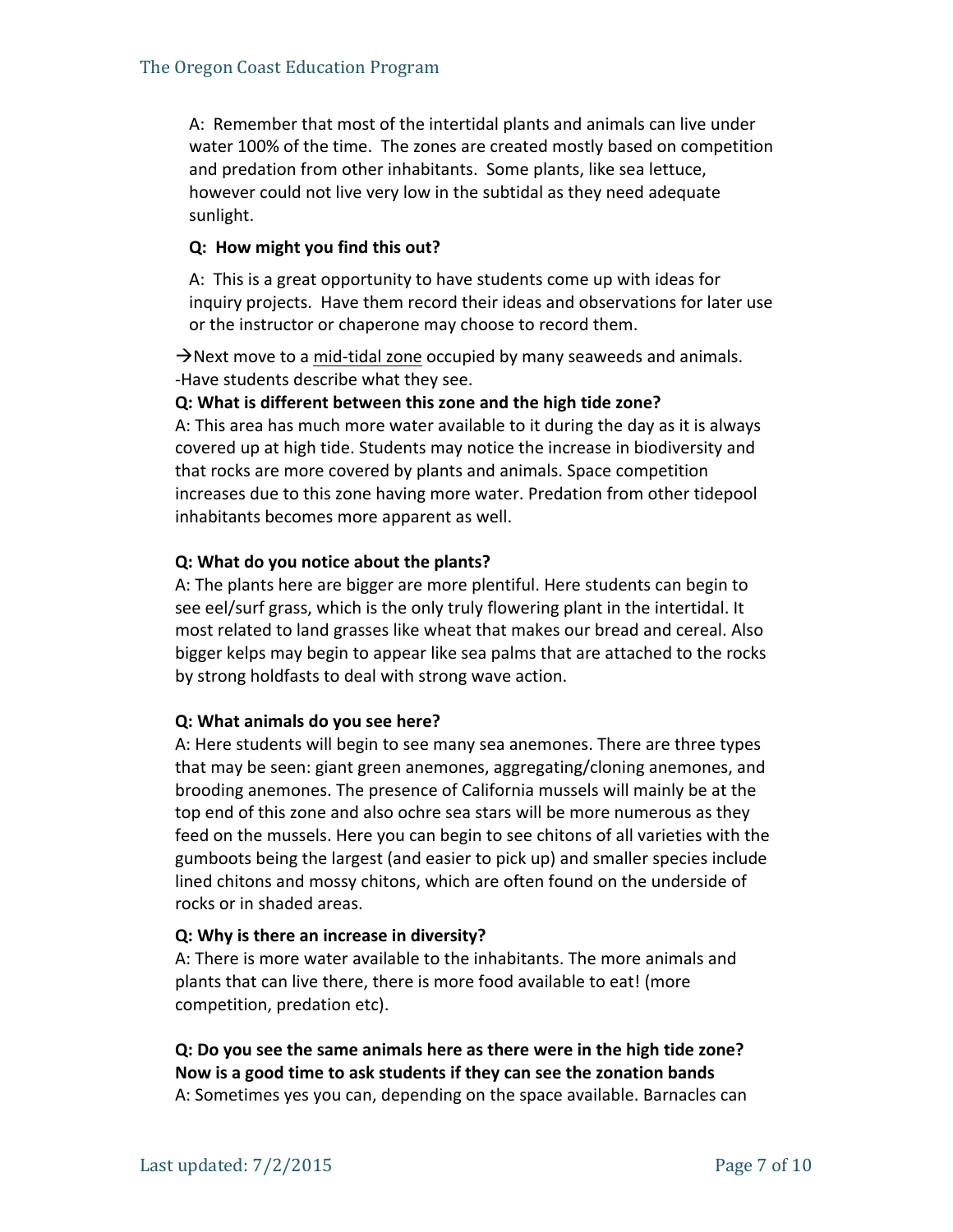live lower in the tidal zones, but don't most of the time due to competition for space. In the mid tide zones barnacles grow to be much bigger and are often found within patches of mussels. They move in after mussels get eaten or waves break them off.

-This is an excellent opportunity to flip over a smaller rock to see what is living on the protected underside. Have students turn over a couple of rocks and point out different species they see. Remind students to flip rocks back over and leave them exactly as they found them.

-Seaweeds provide excellent protection for animals as well. It is appropriate to lift up large kelp blades or move eelgrass to see what is hiding amongst the vegetation.

-Find some shells out of the water. Students can pick them up as well.

#### **Q:** Are these still snails or something else?

A: Depending on what the opening looks like it could be either the original snail or a hermit crab. Talk about how hermit crabs get their shells.

## **Q:** Do hermit crabs fight to get their shells or do they scavenge for them? **How could you test for this?**

#### **Q: Why would animals living in eelgrass?**

A: The plants make a good shelter for animals in this zone, protecting themselves from the sun and using it for camouflage from predators.

#### **Q:** What other animals do you see protecting themselves?

A: One good example is anemones that hold onto bits of shell, rocks and vegetation to keep the sun off.

#### **Q:** Why might these animals do this?

A: Answers could include protection from the sun or camouflage.

 $\rightarrow$  Low tide zones can be found near the edge of the tidepool habitat or in large tidepools. Here organisms that prefer to be dry part of the time won't be found as much, while others who like to be wet more often begin to dominate the tidal zone. Top predators like fishes and sea stars can be commonly seen here along with plant eaters like urchins and sea anemones. This is the richest zone for biodiversity because these areas are only exposed at the lowest low tides

-Ask students to describe what they see.

#### **Q:** What is unique about this habitat?

A: Answers could include that it has some animals from the upper and middle tide zones along with some new ones, or that there is a lot of water that forms deep tidepools.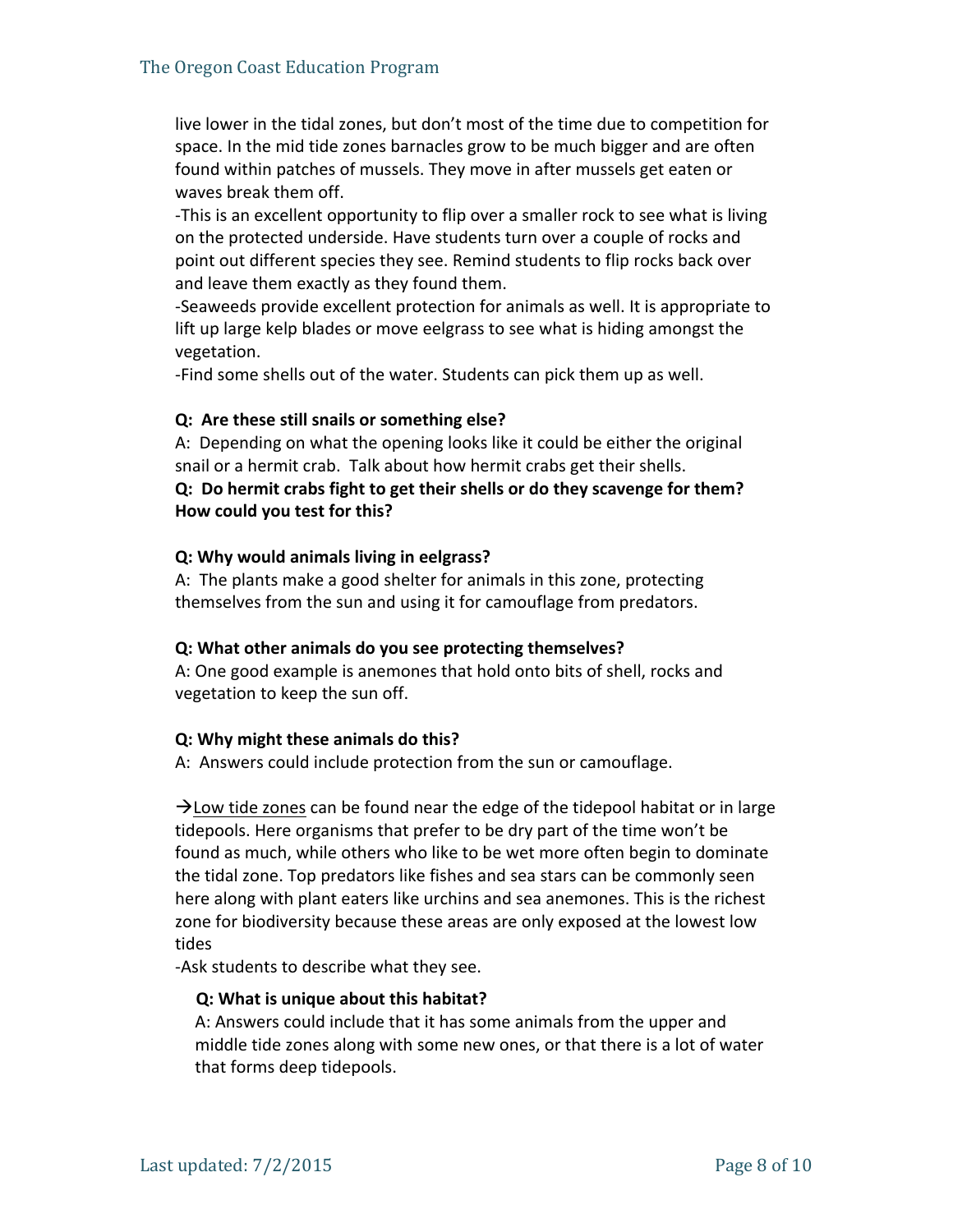## **Q: What types of conditions do low intertidal zone inhabitants have to deal with?**

A: Answers could include heavy wave action and more space competition. Ask students to look around and observe the inhabitants they see. Look for examples of feeding, competition for space, possible predation.

## **Q:** What animals do you see in the pools that you saw in the other zones **out of water?**

A: Sea anemones are great in this example as they are very different looking when there tentacles are out in the water ready to catch some dinner. Answers could also include more sea stars (but maybe different species like the sunflower star with up to 24 legs), also students can probably find hermit crabs in the pools as well as in mid tide zones. Hermits are scavengers so they can find food in either area.

**Q:** What other animals do you see in this low tide zone? Have students watch very calmly to see if anything else starts to move and it will help them to see more animals.

A: Students may be able to see sculpins, ribbon worms, animals hiding in or under kelp plants, chitons or nudibranchs feeding on sponges. You could ask students to take a closer look at the sponges and coralline algae living in the water, ask whether they are plants or animals and introduce stories to them about them.

## **Q:** Could these same animals survive at higher levels? How could we test **for this?**

A: Some animals like anemones can survive at higher levels, but probably would have a harder time finding food and would grow much smaller. Ochre sea stars can also be found at higher levels.

#### **Q:** Look at the higher zones, are there any of \_\_\_\_ living there? Why?

#### **Q: What do you see down here that you didn't up there?**

A: The organisms may need more water than is available in the upper zones. Tidepool sculpins certainly won't be found at high tide, but anemones and some sea stars can survive at higher levels.

Depending on availability of time for the field experience students should have time to explore the area freely while still following the guidelines given earlier. Give a set time limit or signal, like a whistle, to round students up.

#### Conclusion:

At the end of the free exploration time period allow about 10 minutes for students to gather at the designated area, either in the high intertidal or on a sandy beach to minimize distraction. Have students form a circle and respond to the following question: What was the most interesting thing you found in or around the tidepools?